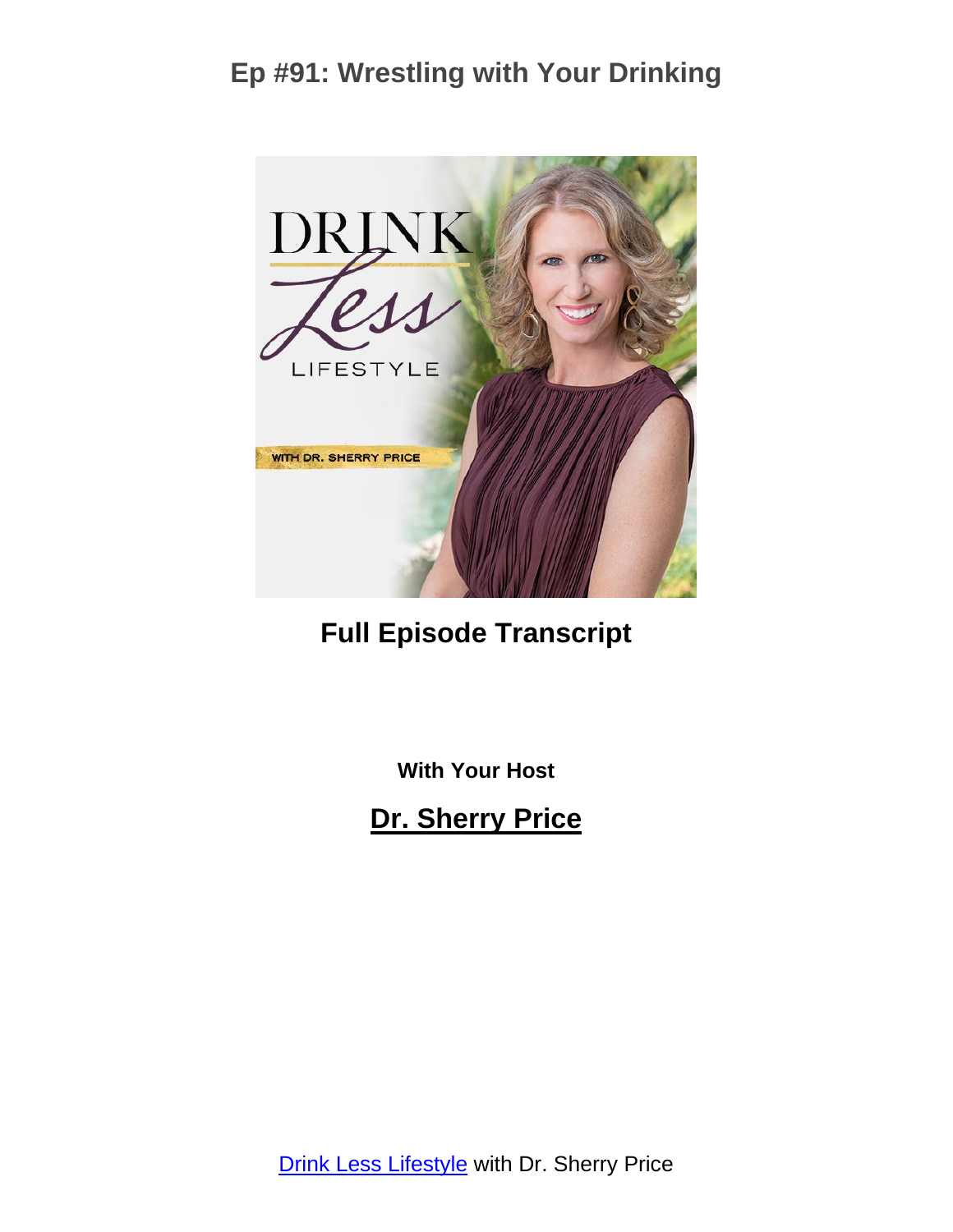You are listening to the *Drink Less Lifestyle Podcast* with Dr. Sherry Price, episode number 91.

Welcome to *Drink Less Lifestyle,* a podcast for successful women who want to change their relationship with alcohol. If you want to drink less, feel healthier and start loving life again you're in the right place. Please remember that the information in this podcast does not constitute medical advice. Now, here's your host, Dr. Sherry Price.

Well, hello my friends. How is everyone today? I am feeling so amazing. I'm just back from vacation and we went to beautiful Destin, Florida. We'd been there last year, we fell in love with it. We decided to go back again this year. I invited my sister and my two little nephews to come and her husband. My nephews are three and four and they're just so fun. Kids in the sand and in the waves, it's so, so fun. And they say the silliest and funniest things that just make us laugh.

So, we had some great family fun, mini golf, arcades, good ice-cream. Man, it just felt so good to be with her and her family and enjoy some sunshine. And as you can tell by my voice I've still got this cold and it's okay. It's funny because I sound way worse than I feel. I feel so energetic and it's not slowing me down at all. It's just I have some hacking moments that occur and we'll just get through it. I'm also having so much fun because my husband had a milestone birthday yesterday. We celebrated all weekend long and the funniest things just happened.

We rented a boat and invited a lot of friends to come on the boat. And we did it, it's this Vrbo service for boats. I didn't even know they had that. And so, when we rented this boat from this guide through the service we were into our journey of boating and then the engine doesn't work. So, we had to throw our anchor, we had to call the guy. They had to swim out to us. And then they had to call a tugboat. Oh my gosh, it was so fun. But it was delightful. We just got to be on the water. It was beautiful because the Marine Layer had burned off here in San Diego.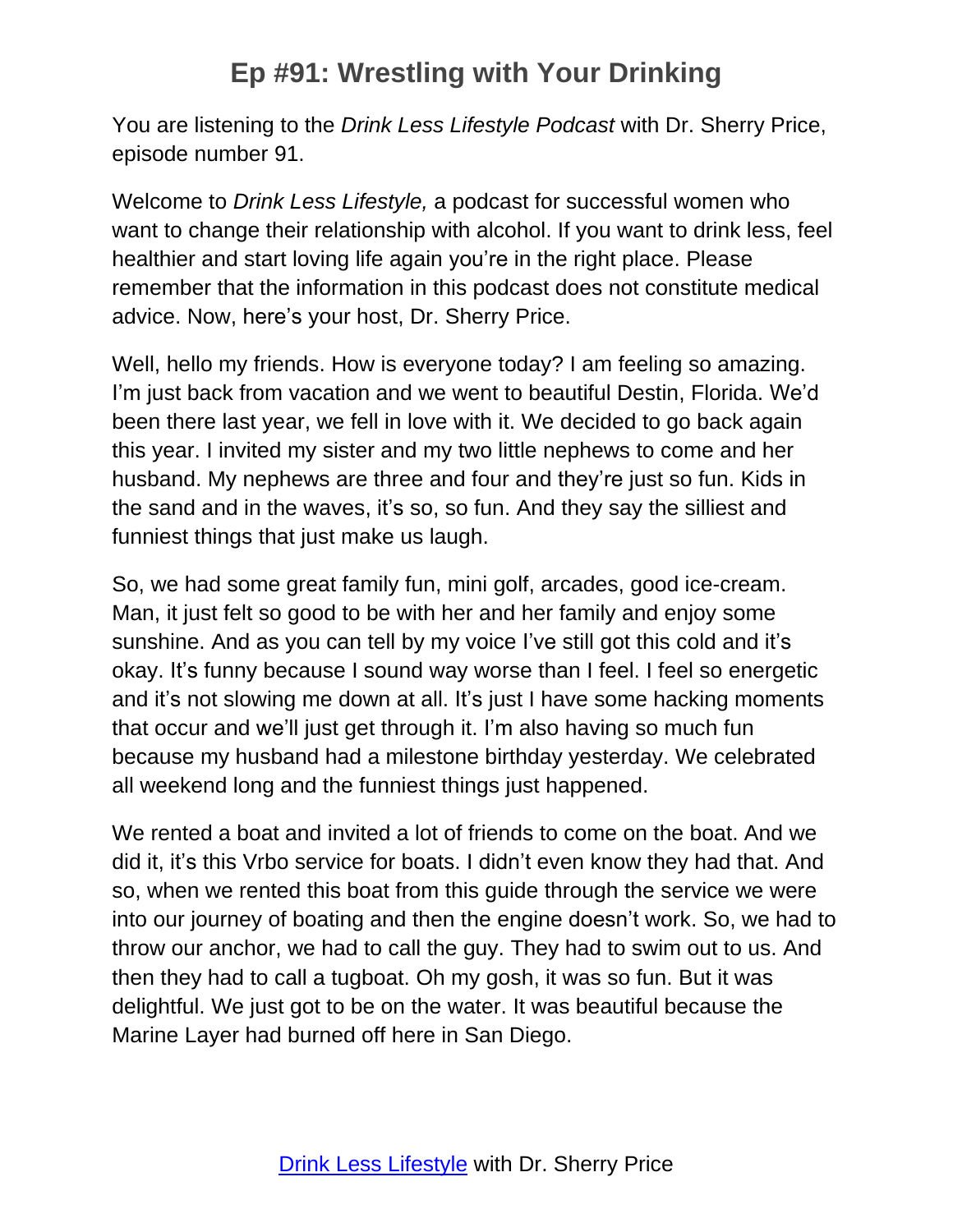And so, we had a beautiful day on the water, spent time with friends. And then when we got back to shore we continued our festivities and the fun. So, there's just so much excitement going on in our life and it's just such a fun, fun time. I hope all of you are having a tremendously fabulous summer so far. And I don't know if you guys are like me but I get so excited about going on vacation. The anticipation of the vacation is just as good sometimes as being on the vacation.

And here's also something that's interesting is that I love coming back home. I miss my home, I miss my city, I miss some of the normal activities. I enjoy the going on vacation and I also enjoy coming home. So, I'm excited to be back. I missed you guys. I missed my clients. I was sharing some pictures with them in our Slack channel. We took a beautiful sunset photo that I even put on my Instagram page. It's just so gorgeous, such different sunsets than what we get here in California.

Alright, so I'm back and I'm loving it because I'm finishing up the retreat workbook and it's powerfully amazing. Can't wait for all the ladies who are coming to the retreat and going to experience this radical and major transformation in their life because that's what we want. We want to radically change in an area where we've felt so stuck for so long. And that's what I want to dive into a little bit on today's podcast is this is something that I see come up over, and over, and over again.

And so, I wanted to highlight this in a podcast episode and I'm calling it that we wrestle with our drinking. And how I'm defining this is this mental gymnastics that we play in our heads around alcohol. It's like we say we're going to drink there, or we're not going to drink here, or we're going to change it up come this, and change it there. And it's like we're constantly thinking about will I drink, when I drink, how much will I drink. It's this head game because our brains will tell us we have to have that magic formula around alcohol that will solve all my problems with drinking.

So, this came up while I was working with a new client yesterday and I saw her just like so many other clients doing these mental gymnastics, doing these mental head games. And on our first call together we were really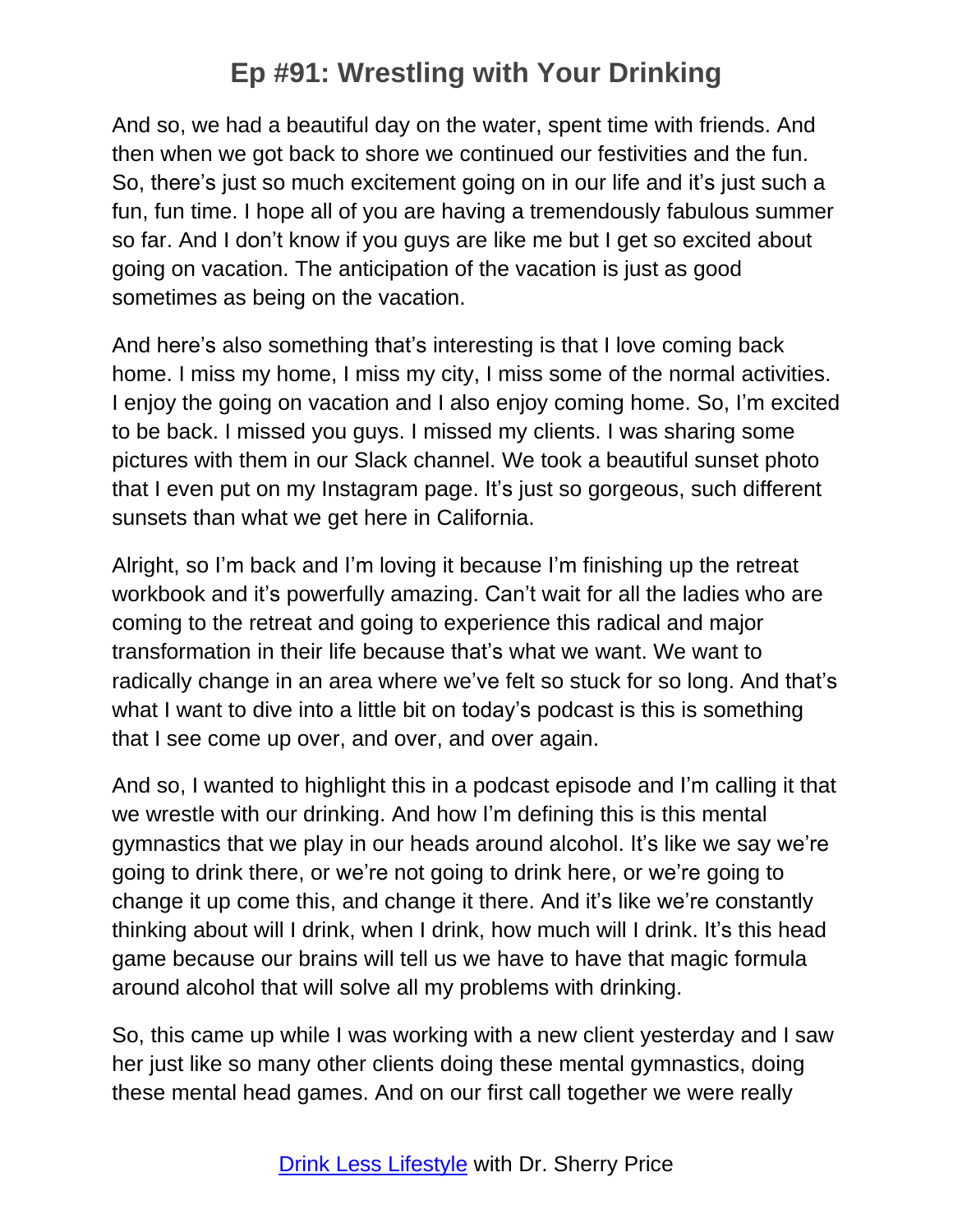identifying how she's overdrinking, where it shows up in her life, where she does feel in control of alcohol. Where she doesn't feel in control of alcohol, if she's using alcohol in any fashion or form to cope with something else going on in her life. And what changes she's hoping to make while in the program.

Because I'm all about defining success for the client, what is your definition of success because it doesn't look the same across the board. My definition for take it or leave it might be different than somebody else's definition of take it or leave it. And there might be a different goal that they are trying to achieve. And of course, we don't just talk around goals around alcohol. That would be very limiting, that would just be saying that alcohol is truly the only problem in our life which we uncover that oftentimes it isn't.

There's something else in our life that we're not happy with and we're using alcohol to cover that up. So, as we're going through all the changes she wants to make by working with me, and we kept identifying, okay, what does success look like for you? It was interesting because she kept moving the goal posts. I want this over here but then over here I want this. And then over here I want this. And when it came to alcohol there were points in our conversation where she was contradicting herself.

She was saying she wanted this and then a couple of sentences later she was saying something else. And I see this all the time, this is not alarming for me. This is not a red flag. This is something our brains will do especially if we've tried for years to conquer this on our own. And what she was doing was really limiting her options of what she thought was possible for her.

And it's what we do. if we set out to achieve something and we haven't achieved it, if we keep doing that, sometimes we start to think even if it's unconscious, we start to think that that's unavailable, that's unattainable. Or I've tried that and it didn't work so that's no longer a possibility for me. And as I mentioned, super common, I see this all the time. And I hear what the person is saying but I know deep down that there are more possibilities than what my client can see and what my client can imagine for their life.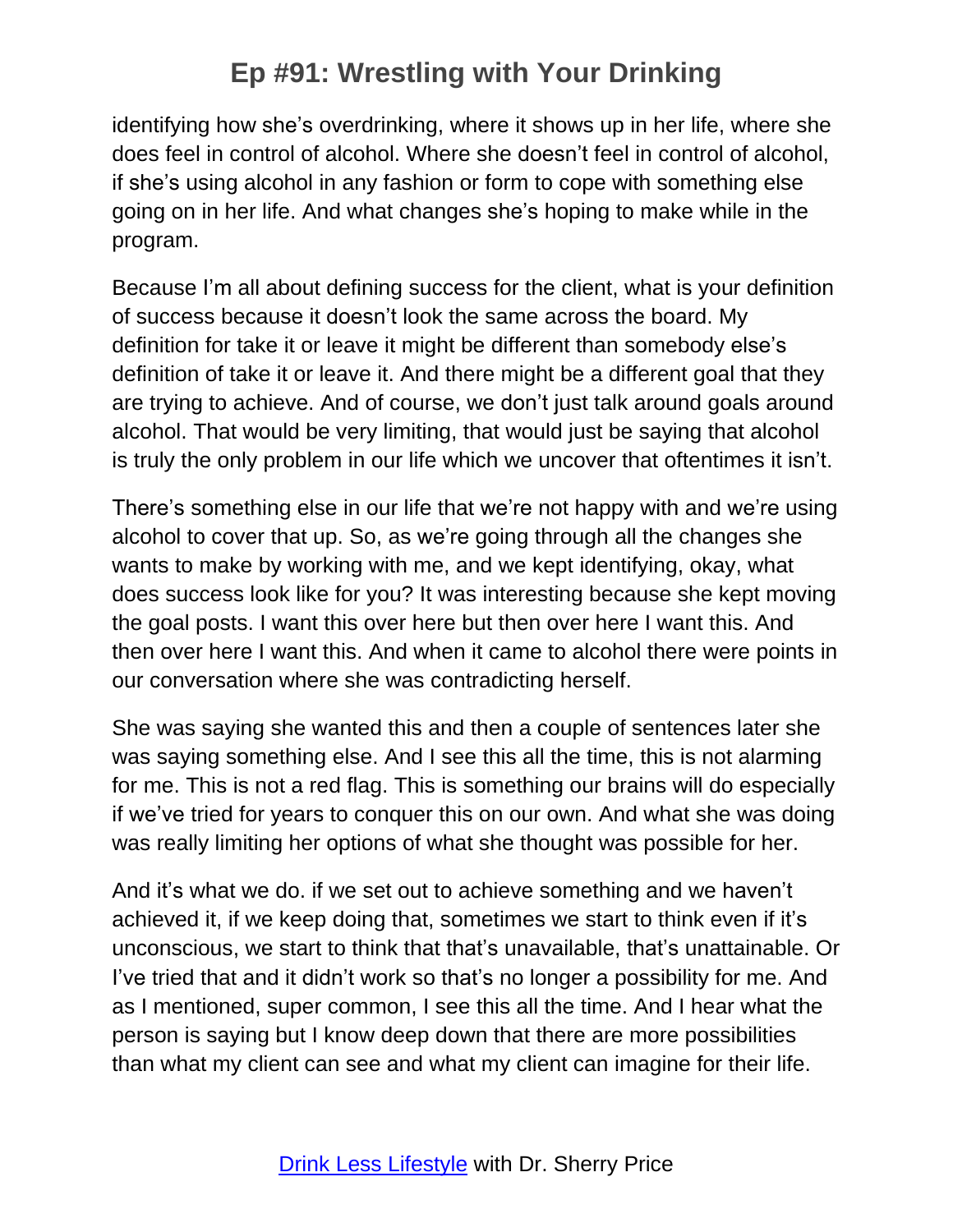And this is why my coaching is so effective, because I see these patterns. I see how this is common especially for women because we keep ourselves stuck in certain ways. And it prevents us from really getting to our goals. So, I can hear the frustration in her voice. I can hear how she's tried many times to conquer something and it just wasn't attainable to her yet. And she's wrestling with it. She really wants it but then yet she backs down. I want this for my drinking but I know that's not going to work. And so, she chose a different goal and yeah, that could work.

And why I wanted to bring this up in a podcast is I just want you to see that this is common. And I bet your brain does this too. And if you look at what drives transformation, this is part of the process. So not only is this common, it's also necessary to talk about it because when you talk about it you can see what's holding you back. Keeping all this information in doesn't benefit anybody.

So, as she's talking about it I showed it to her, I showed her exactly what was holding her back and it hit home. Because she told me in no uncertain terms that you've hit it, that's exactly right. And what I love about this is the issue wasn't even about alcohol. It wasn't even around the substance of the drink, the alcohol. And when we're talking about it, it's like a light bulb went off. It's like, oh, this is what you mean when it's not about the alcohol, it's not about the drink, because we miss it. We don't see it.

We're so stuck in our stories, we're so stuck in what hasn't worked, and so it's like we're missing an integral part of the information. And this is why I love coaching so much and why it is so effective, because you can get relatively quick transformation in just a few months. Without a coach most people spend years, even decades doing these mental gymnastics, wrestling with their choices around alcohol and feeling so frustrated because they make intermittent progress. And that's why they invent terms like, on the wagon, off the wagon.

And what's even more detrimental in this process is doing it longer makes you feel more like a failure. I remember those mental conversations in my head. When am I ever going to figure this out? When is this ever going to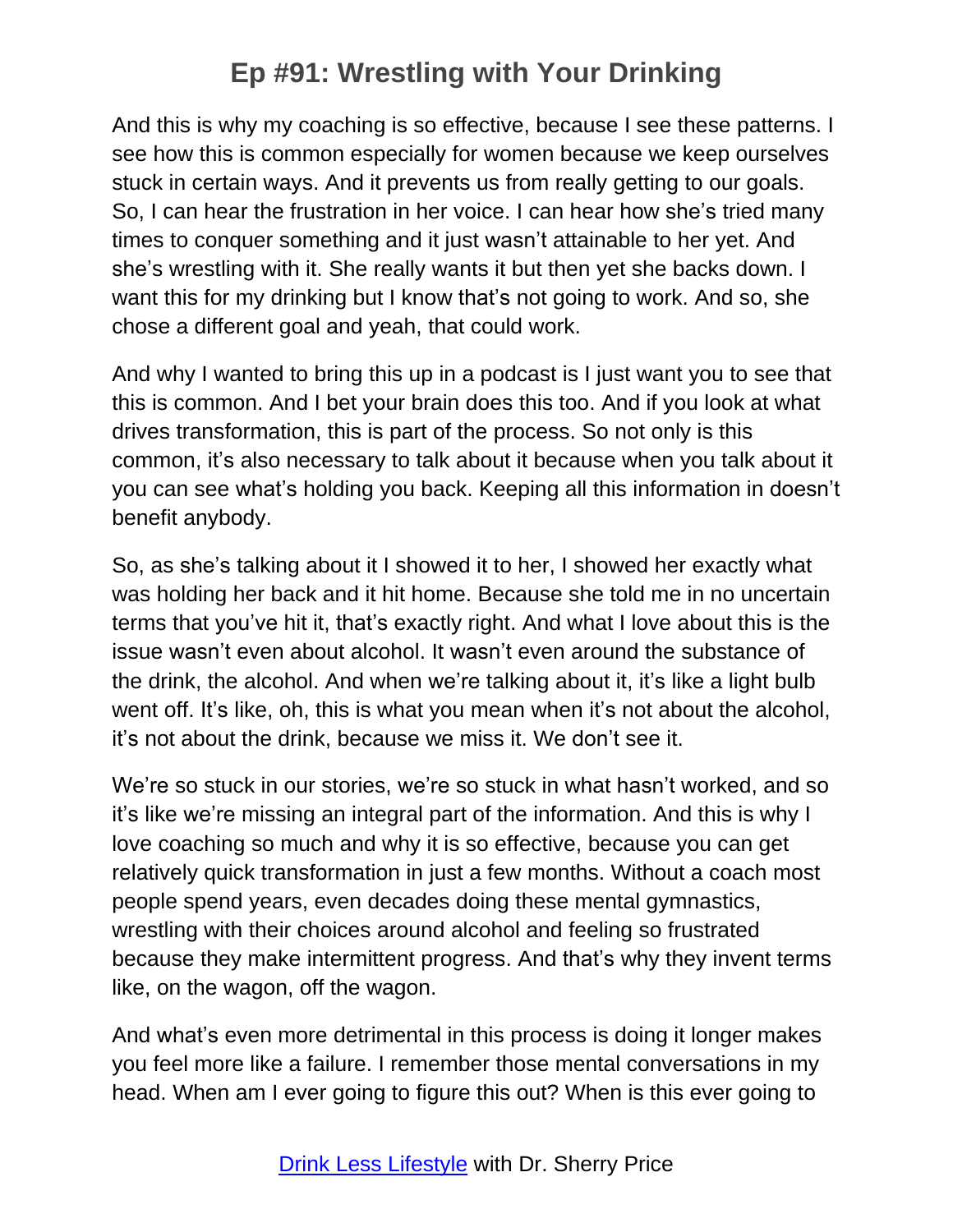go away for me? It's this small nagging issue in my life but if it wasn't there I'd feel so much better. I'd feel so free. And as we talked about, I get so much of my time back because it is tiring to listen to those mental gymnastics in your head.

And that's what leads us to feel more burdened by it. It feels more overwhelming. It feels tiring. And so, we just want to escape it. So, these mental gymnastics actually cause us to drink more. And I think about it like a wrestling match. When you watch a wrestling match, one person gets pinned down and so we pin down alcohol for the day. We ring the bell, we give ourselves yay, we get a point, we won that match. And then a few days go by, we get pinned down by the alcohol. We slip up, we overdrink and then we have no idea why.

And this is detrimental to growth because we can't move forward if we don't know why we have been pinned down by the alcohol. So, when people slipup or my clients slipup, which most will do, it's important to run a diagnostic on why that occurred. And we do that so we make sure that that doesn't happen in the future or it happens less and less often as time goes on. We're learning what skills the person still needs to learn.

And I was just helping another client with this yesterday as she's been working with me since March. And this past weekend she had her first slipup. So, three months have gone by with no slipups and she's been consistently drinking less. And so, we had to do this diagnostic. We had to understand what happened here and what needed to change going forward because she didn't want this to happen again. Nobody wants to overdrink if they can prevent it.

So, she went to drinking almost every night to not even wanting it during the week, not even thinking about it during the week, having it be a total non-issue. And just having a few drinks on the weekend. And that was her goal initially. And it's funny because she's thinking about even drinking less than that. And I love it because it's a beautiful thing when we want more progress. It's like our body recalibrates and resets and then even that smaller amount of alcohol that we're drinking begins to feel like too much.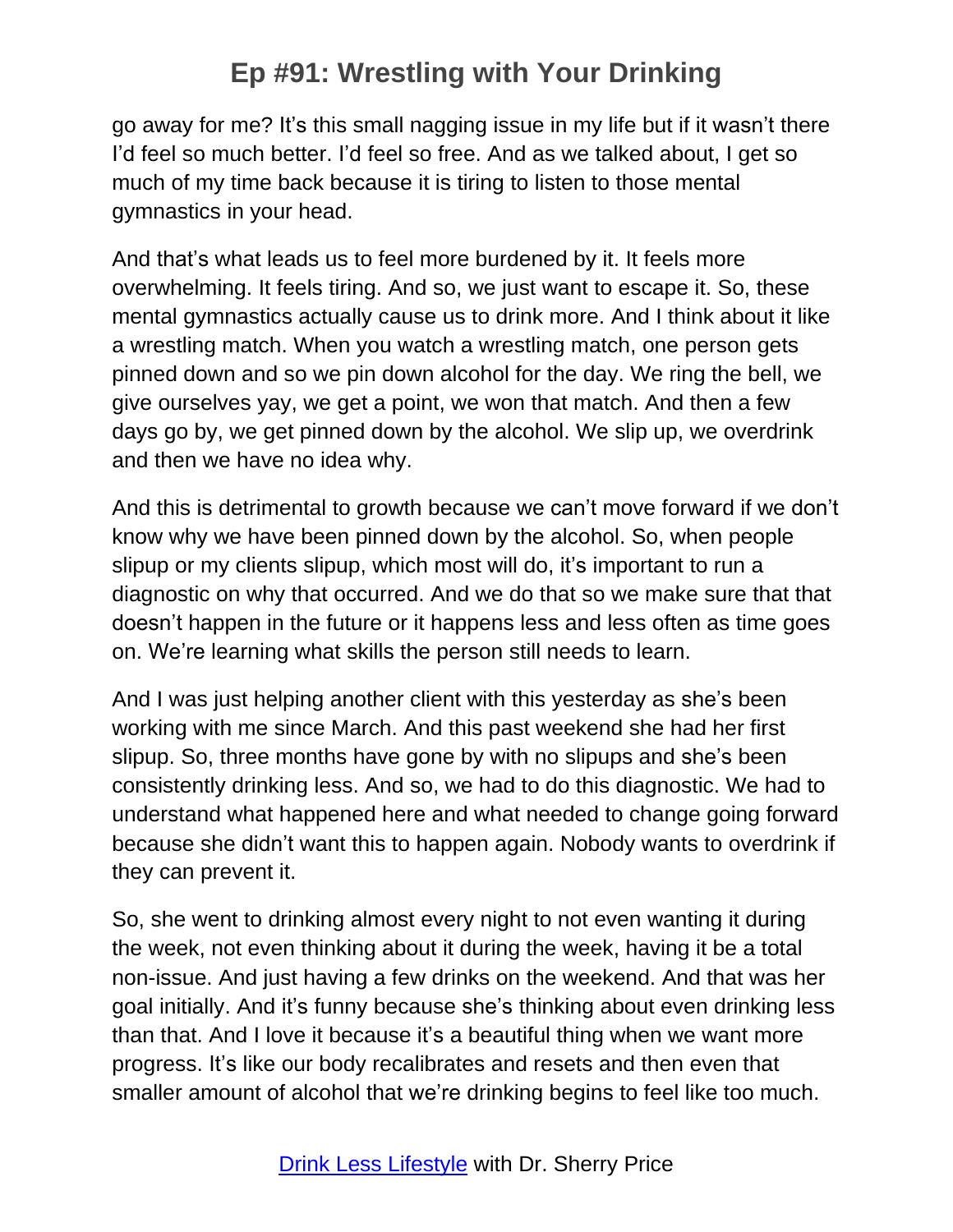And when this happens my clients are shocked. They are shocked at, oh my gosh, I didn't think I'd even want to drink less than that. And I didn't even know that I'd have the desire to drink less than that. I think I'd get to this goal and be satisfied. And that happened to me too. Because we're unaware of how amazing we're going to feel and how we want to feel even more amazing. And now our brains see that it is possible to drink less, love our lives more and feel that amazing powerful feeling so we want more of it.

And our brain can't even comprehend that before you start the process so it just doesn't seem like it's an option. It doesn't seem like it's possible for you. But I see this all the time, it's no surprise and I just love seeing the transformation that happens. But before you really start breaking this down and making your life so amazing you're stuck in this mental wrestling match. I want this. No. Now that I'm at this party, now I change my mind and I want this. And the  $4<sup>th</sup>$  of July is coming and I want to be this type of drinker there.

And then as the day gets closer and we're invited to more parties, and then okay, well, now our goalpost changes. And now I'm in another wrestling match because I am redeciding to commit to something different or I don't know what to decide. And so, people throw their hands up in the air and they're just like, "This drinking less thing is so hard." Yes, because you're engaging in more mental gymnastics and that is going to be draining.

I kind of liken it to when I was dating. There were all these rules my roommate would tell me about like, "Don't text back too quickly, or don't email back too quickly." And there is these unspoken rules about how to play the game. And it just felt like a mental head game. It's like all these made up rules, you should do that, you should do this, this is what's appropriate, whatever. How about if we just like each other, we get to go on another date? Because that's the part that becomes exhausting, all those mental head games.

So, when I was working with my new client I saw how she was doing this. She was creating her own mental head games. And so, I just offered her a solution. "Hey, do you want to stop doing these mental head games?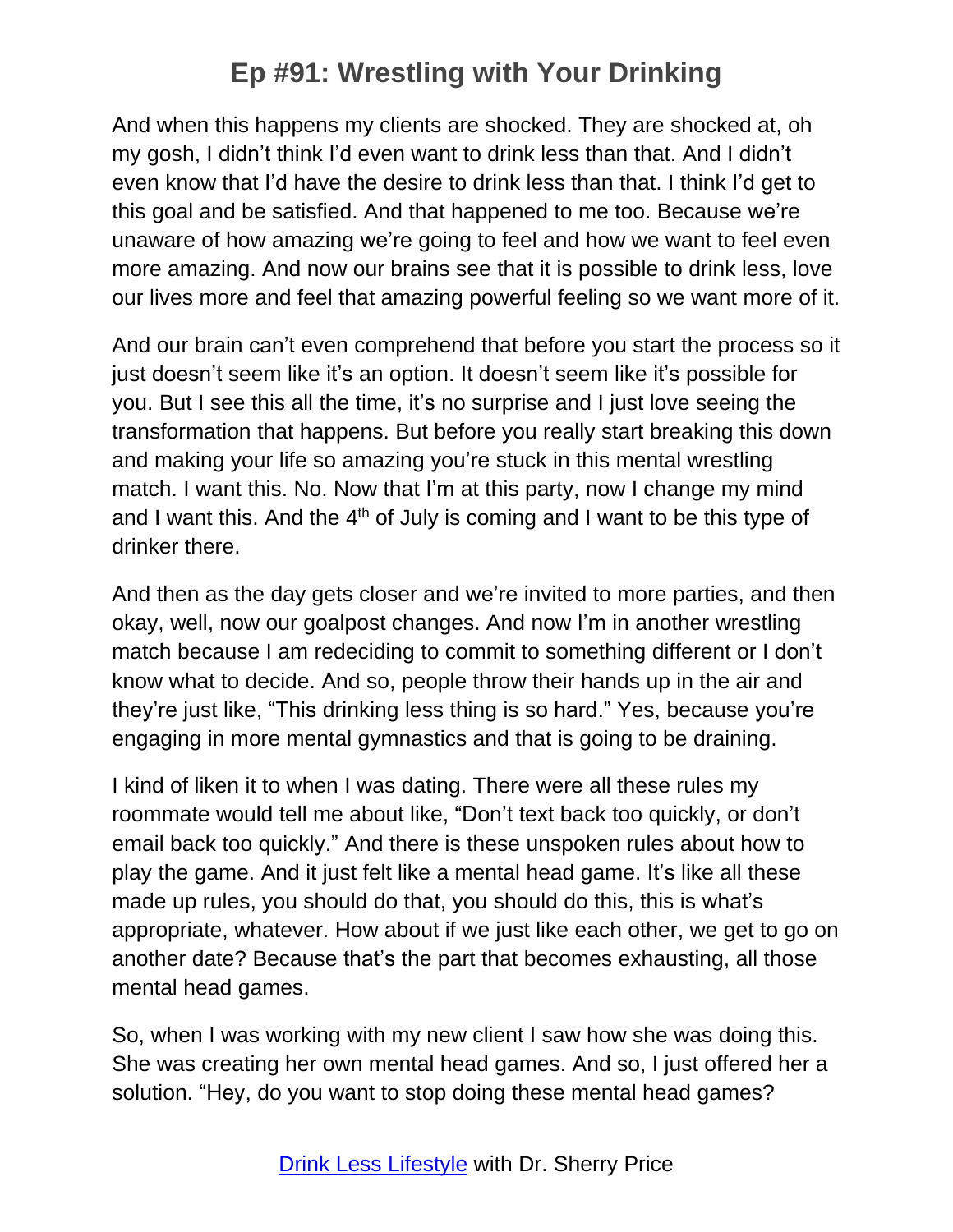Because this is exhausting to be in this head space." And oh my gosh, the look on her face, she was delighted. She's like, "Yeah, how do I do that?" So, I showed her how she was holding herself back with these mental head games and she was literally stunned. She didn't even see how she was creating her own mental jail prison cell and keeping herself stuck inside.

So, I offered her a key to get out of that jail cell and she just wanted to fly right out. She's like, "I'm done." And this is my friends is how transformation happens. This is when it's sustainable and it feels good and you're getting progress. And I pointed out that she was missing this certain skill that was keeping her wrestling with alcohol. And then she saw she was trying to solve the wrestling with more wrestling.

So, notice, this is what most people do. She was trying to solve the wrestling in her head with more mental wrestling and more matches going on. And this caused her to focus more on the alcohol which creates the opposite effect of what she wanted. She wanted to be free. She didn't want the mental gymnastics. She didn't want to be thinking about the alcohol even more. She wanted to be enjoying her life.

And you can see it, maybe you've done this. You're just thinking so much about the alcohol that you create your own desire for more and you begin overdrinking. And then you're happy about the alcohol, and mad at the alcohol, and happy about the alcohol, and mad about the alcohol. And sometimes you just get mad about the alcohol. And that's what many of us try to do, just control the alcohol. But control of alcohol doesn't actually come from focusing on the alcohol. It's a byproduct of learning skills.

When I record a podcast I don't just talk into a microphone. I have learned skills to be able to create a podcast that people want to listen to because I want to create a successful podcast that reaches hundreds of thousands of people. And if you want to be good at anything it requires learning skills.

If you want to be a good tennis player and have good ball control, it's not about just holding a racket and hitting the ball. You have to learn basic strokes, the serve, the forehand ground stroke, the backhand ground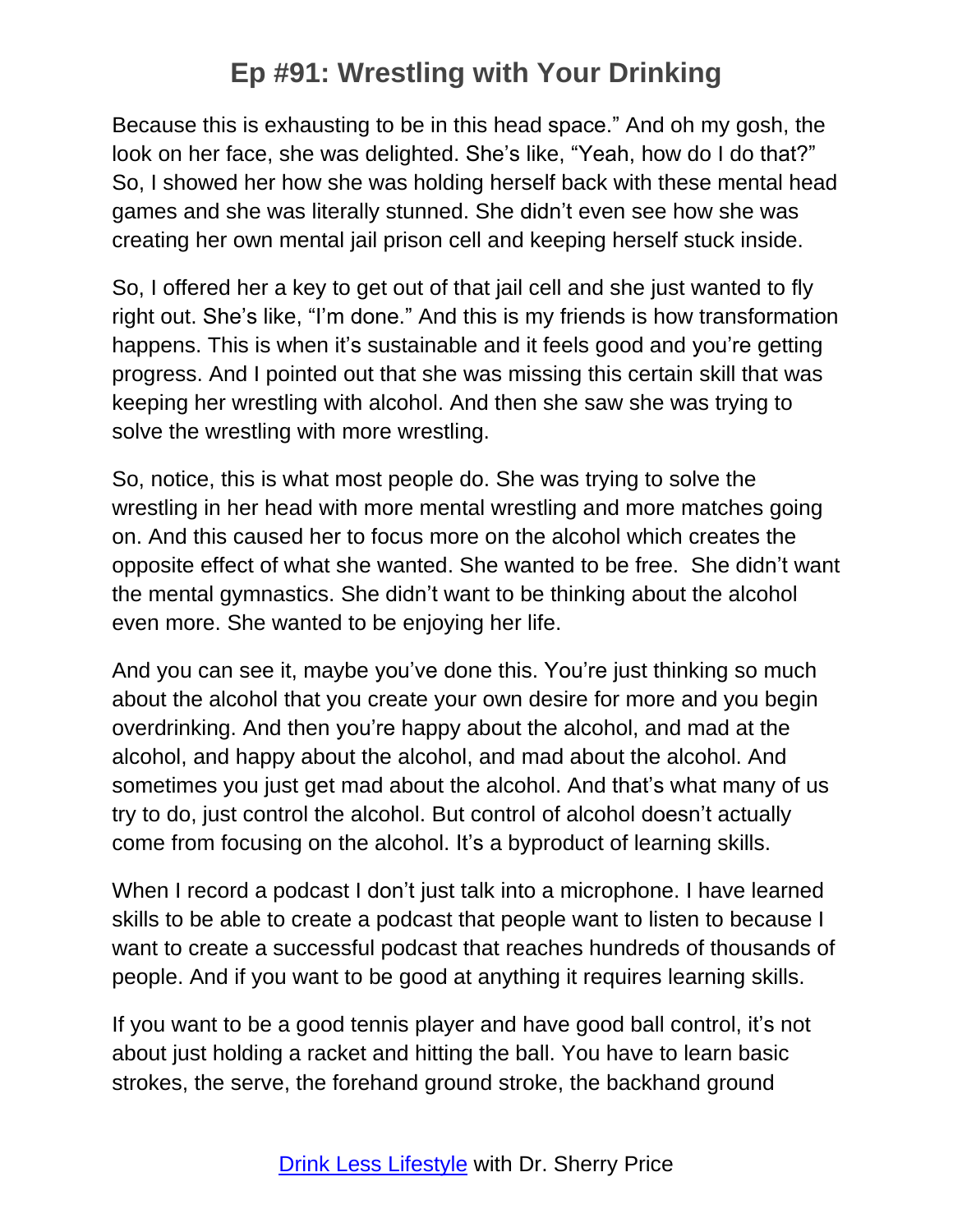stroke, the forehand volley, the backhand volley and the overhead smash. And those are the just the strokes with the racket. What about footwork? What about power? What about agility? What about mental fortitude? These are skillsets to become better at playing tennis. It's not focusing on the ball and hitting it, it's much deeper than that.

And how do you get better at tennis? You hire a coach. And the coach tells you the skills you need to do to get better, hold the racket differently, tweak this, tweak that. And it's so much more effective because you're learning what doesn't work and what does work. So, the same is true with being able to control your drinking in any environment or around anybody you hang out with.

Because a lot of people find that when they hang out with certain people they drink more. And there's a reason for that, it doesn't just happen out of thin air. There's actually a reason for it. And when we discover it we build skills that you're missing so you can stay in control around those people, or around that environment. And when you do this the mental gymnastics and the wrestling match stops, it's over, you're free. You're free to be the type of drinker, if any, you want to be.

And that's what we truly want, freedom from the mental anguish and the mental gymnastics we're putting ourselves through. Because when you're in the mental anguish, your brain is desperately craving it at certain parts of the day and then your brain is desperately hating you when you overdrink. It's a catch 22. It's a no win situation. But what do we do? We engage more in the mental gymnastics. We engage more in that mental anguish and we create more of it which makes the problem get bigger.

The way out of this is to learn the skills to completely end the mental anguish. It's where you end that mental wrestling match constantly going on in your head. And I invite you to come and learn how to do this when you work with me inside of *Drink Less Lifestyle*. We look at what's not working in your life and what's not working with your drinking and we fix it. So that you can love your life, not just some of it but all of it. We focus on skills that get you transformation so you can be free of the mental anguish.